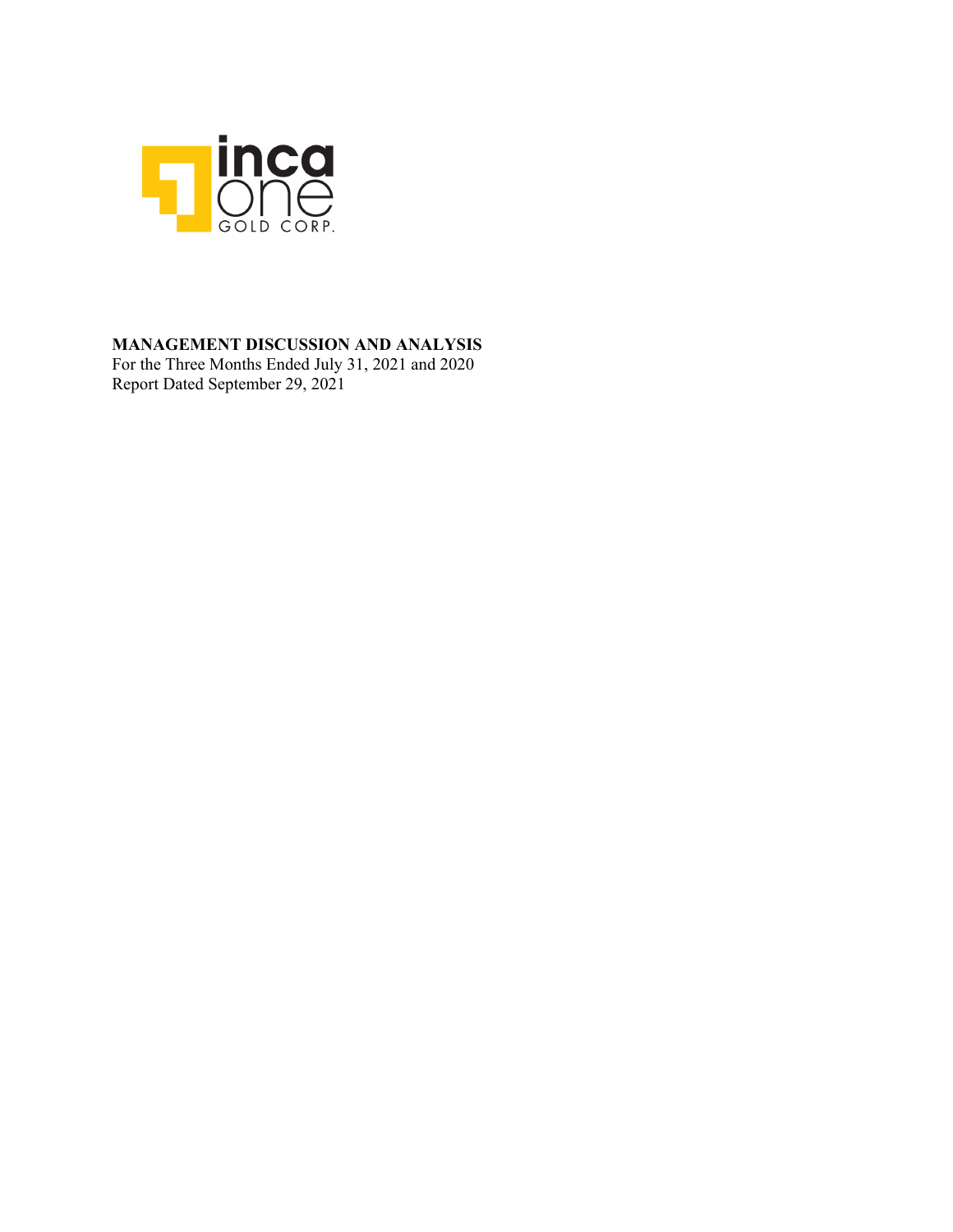Management Discussion & Analysis For the Three Months Ended July 31, 2021, and 2020

This Management's Discussion and Analysis ("MD&A") of Inca One Gold Corp. (the "Company" or "Inca One") has been prepared by management as of September 29, 2021 and should be read in conjunction with the Company's unaudited condensed interim consolidated financial statements for the three months ended July 31, 2021 and 2020 and the related notes thereto. This MD&A has been reviewed and approved by the Board of Directors of the Company. Unless otherwise specified, all financial information has been prepared in accordance with International Financial Reporting Standards ("IFRS") as issued by the International Accounting Standards Board. All dollar amounts herein are expressed in United States Dollars unless stated otherwise. References to CAD\$ are to Canadian Dollars.

This MD&A contains forward-looking statements and should be read in conjunction with the risk factors described in "**Risks and Uncertainties**" and "**Cautionary Statement on Forward-Looking Information**" at the end of this MD&A.

### **Description of the Business**

Inca One was incorporated on November 9, 2005 and is in the business of developing custom mineral processing operations in Peru, to service government permitted small-scale miners. In recent years the Peruvian government instituted a formalization process for informal miners as part of its efforts to regulate their activities. The Company, has two Peruvian gold milling facilities ("Chala One" and "Kori One") with a total permitted capacity of 450 tonnes per day ("TPD") and has been in commercial production since 2015. The Company purchases high-grade gold mill feed from legally recognized Peruvian small-scale miners and processes the material for the export and sale of gold doré and refined gold.

Inca One is listed on the TSX Venture Exchange (the "TSX-V") under the symbol "INCA", on the OTCQB Exchange under the symbol "INCAF", on the Frankfurt Stock Exchange under the symbol "SU9.F", and the Santiago Stock Exchange Venture under the symbol "IOCL".

Inca One's vision is to become the largest, undisputed high-grade gold ore processor of choice in Peru, while maintaining its uncompromising guiding principles while it grows. This vision will be achieved through:

- Continuing to increase purchases of high-grade gold mill feed;
- The acquisition and development of mineral concessions that could be mined by contract miners and that would provide long-term supply to Chala One and Kori One; and
- Pursuing growth via merger and acquisition, including additional mineral processing operations.

### **Key Period Definitions (used below)**

- three months ended July 31, 2021(**"the Quarter" or "Q1 2022)**
- three months ended April 30 2021 (**"Q4 2021")**
- three months ended January 31 2021 (**"Q3 2021"**);
- three months ended October 31 2020 (**"Q2 2021"**);
- three months ended July 31, 2020 (**"Q1 2021"**) and
- three months ended April 30, 2020 (**"Q4 2020"**)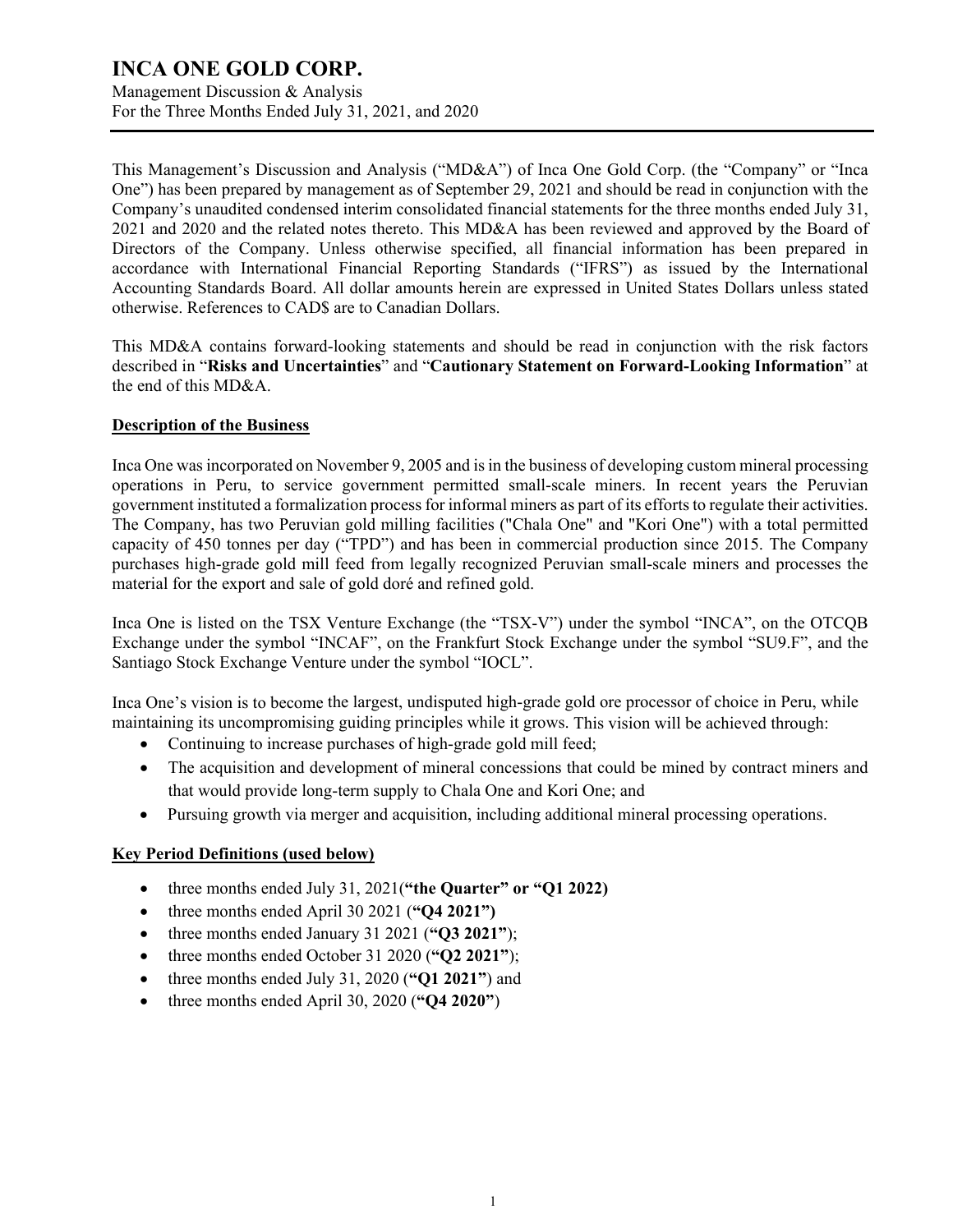Management Discussion & Analysis For the Three Months Ended July 31, 2021, and 2020

### **First Quarter 2022 Highlights and Key Business Developments**

- The Company received gross proceeds of CAD \$0.6 million from a private placement of 1,533,645 units at a subscription price of CAD\$ 0.40 per unit.
- During Q1 2022, the Company processed 12,196 tonnes, which represents an increase of 4,177 tonnes when compared to 8,019 processed during Q4 2021. The daily production average during Q1 2022 was 132 TPD, which represents an increase of 42 TPD when compared with the 90 TPD average of Q4 2021
- Gold sales during Q1 2022 totaled 4,614 ounces, which represents a decrease of 487 ounces compared to 5,101 ounces sold in Q4 2021. Total revenues for Q1 2022 were \$8.4 million, a decrease of \$0.61 million when compared to Q4 2021 of \$9.01 million.
- The Company invested \$0.13 million in the maintenance and upgrade of its production circuits at its plant's facilities.
- During Q1 2022, the Company receive approval to trade on the OTCQB Exchange
- The Company fully repaid its Gold Loan, totaling \$2.8 million.

### Subsequent to Q1 2022

• In August 2021, the Company arranged a \$9 million gold pre-payment facility (the "Facility") from OCIM. Net proceeds of the Facility's first tranche was for approximately \$5.95 million, of which \$4.6 million will be used to purchase gold mill feed, and \$1.35 million was used for the repayment of a secured debenture. The term of the Facility is for 18 months and will be paid in gold bullion. Once 50% of the gold bullion is repaid to OCIM, the Company has the option to drawdown, an additional \$3 million, which will be payable in gold bullion over an additional 18 months.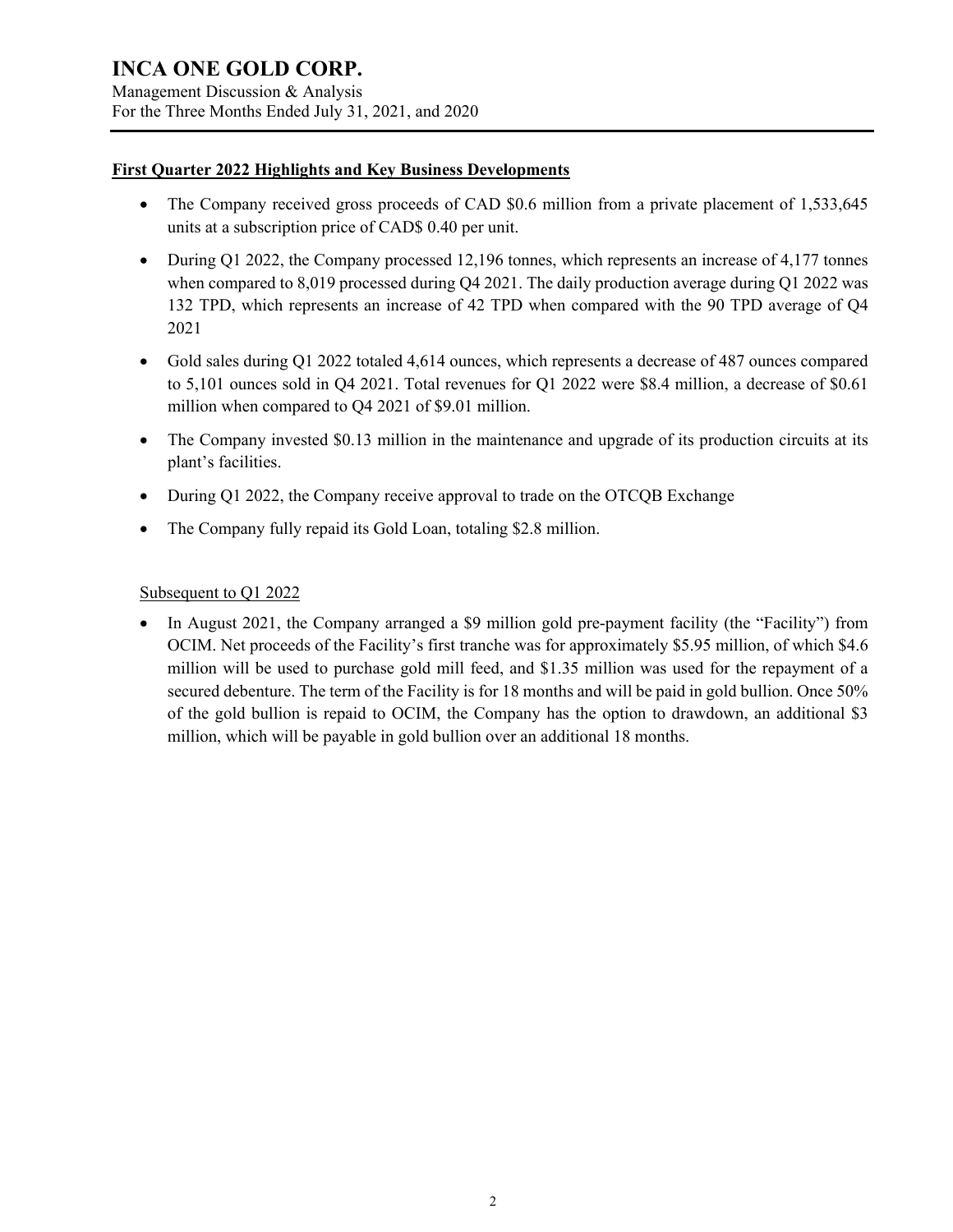Management Discussion & Analysis For the Three Months Ended July 31, 2021, and 2020

### • **Operational Highlights - Consolidated**

| <b>Quarter over Quarter highlights</b>                | Q1<br>2022 | Q <sub>4</sub><br>2021 | Q <sub>3</sub><br>2021 | Q <sub>2</sub><br>2021 | Q1<br>2021 | Variance<br>$\frac{0}{0}$<br>Q1 2022<br>to Q4<br>2021 | Variance<br>$\frac{0}{0}$<br>Q1 2022<br>to Q1<br>2021 |
|-------------------------------------------------------|------------|------------------------|------------------------|------------------------|------------|-------------------------------------------------------|-------------------------------------------------------|
| Tonnes processed in period (t)                        | 12,196     | 8,019                  | 10,822                 | 9,239                  | 3,576      | 52.09%                                                | 241.05%                                               |
| Average daily processing volume (t)                   | 132        | 90                     | 118                    | 100                    | 39         | 46.67%                                                | 238.46%                                               |
| Mineral grade processed (oz/t gold)                   | 0.46       | 0.49                   | 0.51                   | 0.54                   | 0.51       | $(6.12\%)$                                            | $(9.80\%)$                                            |
| Gold production (oz)                                  | 5,258      | 3,606                  | 5,086                  | 4,998                  | 1,710      | 45.81%                                                | 207.49%                                               |
| Gold sold (equivalent oz) <sup>(1)</sup>              | 4,614      | 5,101                  | 5,206                  | 2,595                  | 3,771      | $(9.55\%)$                                            | 22.33%                                                |
| Gold sold (oz)                                        | 4,516      | 4,977                  | 5,059                  | 2,555                  | 3,724      | $(9.26\%)$                                            | 21.27%                                                |
| Silver sold (oz)                                      | 6,878      | 8,420                  | 11,163                 | 3,068                  | 4,794      | $(18.31\%)$                                           | 43.45%                                                |
| Sales Revenue (\$ millions)                           | 8.40       | 9.01                   | 9.80                   | 5.02                   | 6.56       | $(6.79\%)$                                            | 28.07%                                                |
| Cost of goods sold ("COGS") (\$ millions)             | 8.56       | 9.25                   | 9.76                   | 4.62                   | 6.44       | $(7.39\%)$                                            | 32.99%                                                |
| Gross operating margin (deficit) (\$ millions)        | (0.16)     | (0.23)                 | 0.04                   | 0.40                   | 0.12       | 30.65%                                                | $(234.90\%)$                                          |
| Gross operating margin %                              | $(1.9\%)$  | $(2.6\%)$              | 0.4%                   | 7.9%                   | 1.8%       | 26.94%                                                | (205.33%)                                             |
| Revenue per tonne <sup>(2)</sup> (\$)                 | 745        | 931                    | 835                    | 1,117                  | 1,068      | $(19.98\%)$                                           | (30.15%)                                              |
| Cost per tonne <sup>(2)</sup> (\$)                    | 760        | 955                    | 831                    | 1,029                  | 1,048      | (20.52%)                                              | (27.48%)                                              |
| Gross margin per tonne <sup>(2)</sup> (\$)            | (14)       | (24)                   | 4                      | 88                     | 20         | 41.67%                                                | $(170.00\%)$                                          |
| Average gold (equivalent) price per oz sold<br>$(\$)$ | 1,821      | 1,767                  | 1,883                  | 1,933                  | 1,739      | 3.06%                                                 | 4.72%                                                 |
| Cost per oz sold (\$)                                 | 1,856      | 1,813                  | 1,875                  | 1,781                  | 1,707      | 2.37%                                                 | 8.73%                                                 |
| Gross margin per oz sold $(\$)$                       | (35)       | (46)                   | 8                      | 152                    | 32         | 23.91%                                                | (208.38%)                                             |
| Average London Close price (\$)                       | 1,831      | 1,761                  | 1,862                  | 1,929                  | 1,767      | 3.98%                                                 | 3.57%                                                 |

(1) Actual ounces of gold sold plus an estimate of the equivalent ounces of gold that could be purchased for the equivalent number of silver ounces sold.

(2) Calculated as the total of either sales revenue, cost of goods sold or gross operating margin (deficit) divided by the quantity of tonnes used in the production of the corresponding gold sold.

(3) Calculated as the total of either sales revenue, cost of goods sold or gross operating margin (deficit) divided by the quantity of gold sold (equivalent oz).

The Company has included certain non-IFRS measures in this MD&A. The Company believes that these measures, in addition to measures prepared in accordance with IFRS, provide readers an improved ability to evaluate the underlying performance of the Company and to compare it to information reported by other companies. The non-IFRS measures are intended to provide additional information and should not be considered in isolation or as a substitute for measures of performance prepared in accordance with IFRS. These measures do not have any standardized meaning prescribed under IFRS, and therefore may not be comparable to similar measures presented by other issuers.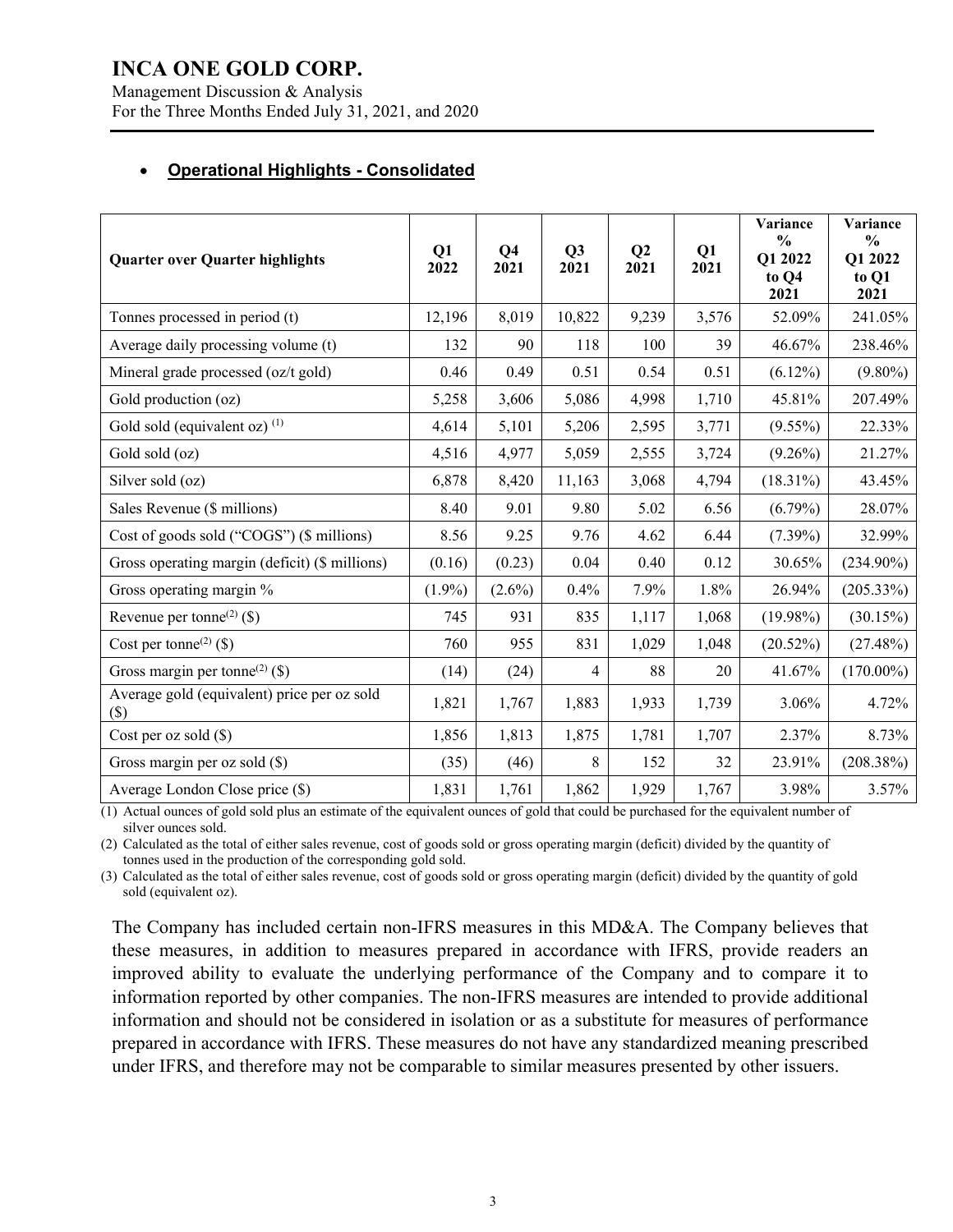Management Discussion & Analysis For the Three Months Ended July 31, 2021, and 2020

### **Future Outlook**

In March 2021, the Company received a \$2.5 million gold pre-payment facility from OCIM Precious Metals AG. The net proceeds of \$2.45 million were successfully used to increase gold mill feed purchasing and production from 86 TPD in March 2021 to 173 TPD in June 2021.

With the first OCIM gold pre-payment facility now fully repaid, the Company has entered into a second Facility with OCIM for a total of \$9 million on August 6, 2021. Net proceeds of the Facility's first tranche was for approximately \$5.95 million, of which \$4.6 million will be used to purchase gold mill feed and \$1.35 million was used for the repayment of a secured debenture. The term of the Facility is for 18 months and will be paid in gold bullion. Once 50% of the gold bullion is repaid to OCIM, the Company has the option to drawdown, an additional \$3 million, which will be payable in gold bullion over an additional 18 months.

Due to the repayment of the first gold pre-payment facility to OCIM, processed tonnes in July 2021 dropped due to a reduction of working capital. However, after receiving the proceeds of the new Facility from OCIM, August production immediately jumped to an all-time record of 6,838 tonnes during August and 221 TPD.



The Company continues to prove that with additional working capital, the supply of gold mill feed is very robust. The second OCIM Facility will allow the Company to capitalize on the 2020 expansion of the smallscale mining industry in Peru, which saw the number of formally organized Artisinal Small Scale Miners ("ASM's") increase by 64%, from approximately 54,300 ASM's to 88,900 ASM's. This was a positive increase for the custom mineral processing business and confirms that due to the higher gold prices since Covid-19 started early in 2020 that supply should continue to increase for the foreseeable future. The Peruvian Ministry of Energy and Mines ("MEM") reopened the formalization during 2020, to allow unregistered small-scale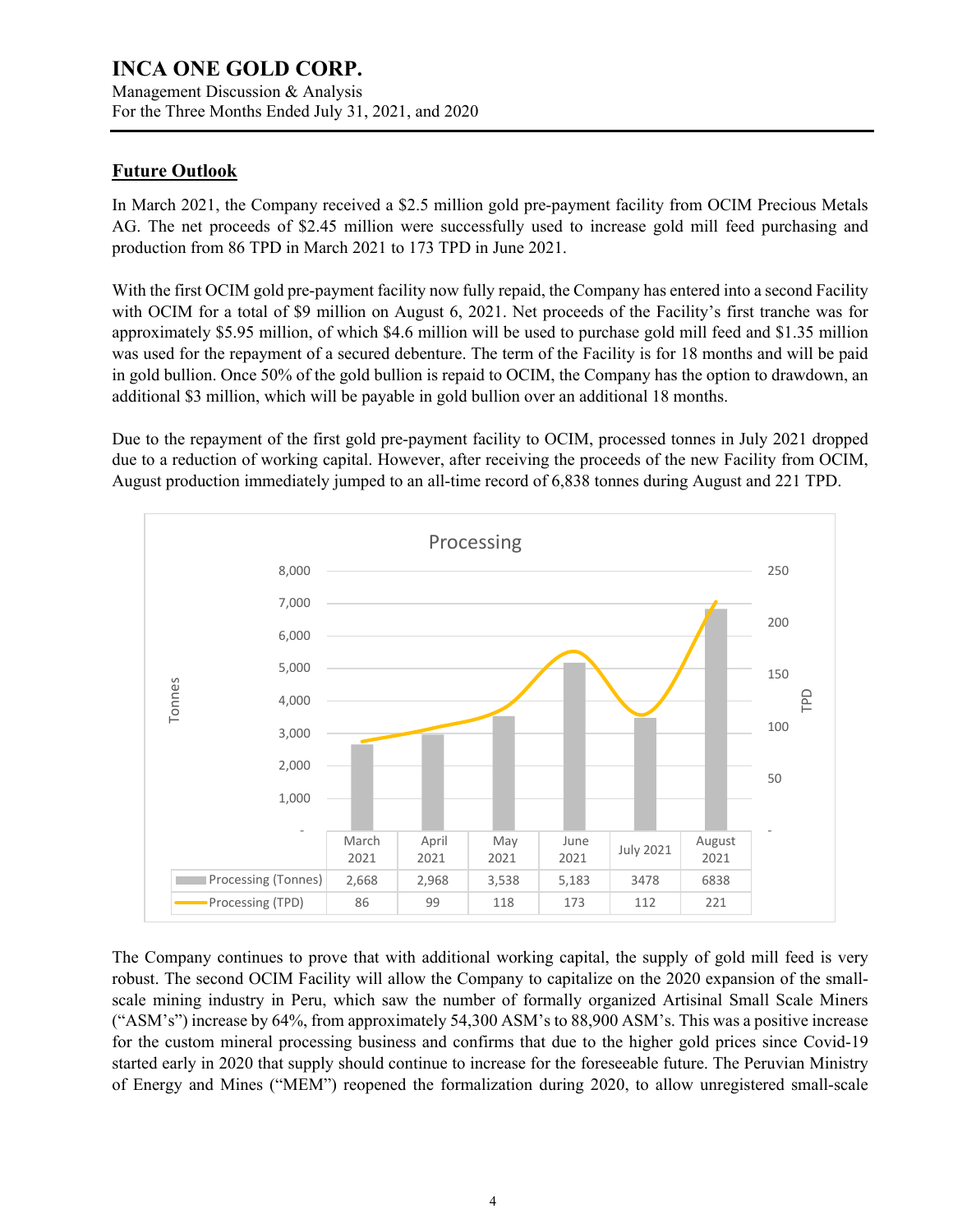Management Discussion & Analysis For the Three Months Ended July 31, 2021, and 2020

miners an opportunity to formalize their businesses. The formalization process requires ASM's to register with the MEM, demonstrate their compliance with environmental and safety regulations and remit taxes on sales of extracted minerals.

These additional miners will require custom milling services from excess processing capacity such as at Inca One's two facilities, Chala One and Kori One, to buy and process their raw material. As a result of this significant growth of the small-scale mining market there are now more legal miners available for Inca One to expand its customer base and forge relationships with new customers that have achieved regulatory compliance within this program.

To capitalize on this significant increase in small-scale miners, the Company recently launched its XplorTracker ("Xplor") project as part of a new initiative to expand gold production at Kori One and Chala One. The project is aimed at advancing its mineral buying process and securing future supplies of gold bearing mineral for processing.

Drawing on the prior six years of actively testing and buying gold bearing mineral consisting of more than 20,000 samples from across Peru, Inca One has accumulated an extensive database of samples, including grade, type, quality and concession coordinates. Furthermore, through positive and transparent business ethics and by employing best practices, Inca One has built extensive relationships with the small-scale miners throughout the country, enabling the 'mapping' of these mines throughout Peru. Through systematic analysis and plotting of data within Xplor, the Company will look to further engage with titleholders and ASM's to create additional and mutually beneficial business arrangements.

In the first phase of this project, Inca One is looking to secure mineral rights for district-scale land positions within the Peruvian Gold Belts (PGB) by analyzing the results from the small-scale miners that are actively mining gold and currently bringing their mineral to either the Kori One or Chala One plants. Peru is famous for these gold belts and the three dominant PGB's that contribute to Peru's gold production stretch from over a few hundred kilometres in length up to 1,700 km. Peru has been actively mining for several centuries, is the largest Latin American gold producer and was ranked the 6th largest gold producer in the world for 2018. Once these mineral rights are secured by Inca One, the Company will carry out limited exploration programs to determine suitable projects that can be optioned out for future work programs and ultimately define economic gold resources on these gold properties.

The Company's objective with this program is to deploy strategies that will allow for the direct purchase, investment, or other partnership arrangements to help advance these mining projects or concessions. Additional opportunities for Inca One may be to act as a facilitator assisting in the formalization of miners or titleholders and their environmental improvements and geological information. The end goal with Xplor will be to guarantee additional future supplies of mineral to Inca One processing facilities fueling the Company's growth.

The Company continues to develop its corporate social responsibility initiatives by working with the communities around these small-scale mining areas to provide masks, cleaning supplies and assisting with education about Covid-19 protocols in order to build support with those that control the roads and transportation.

The Company continues to take orders from its online bullion store, providing collectors and investors an opportunity to purchase gold directly from the Company.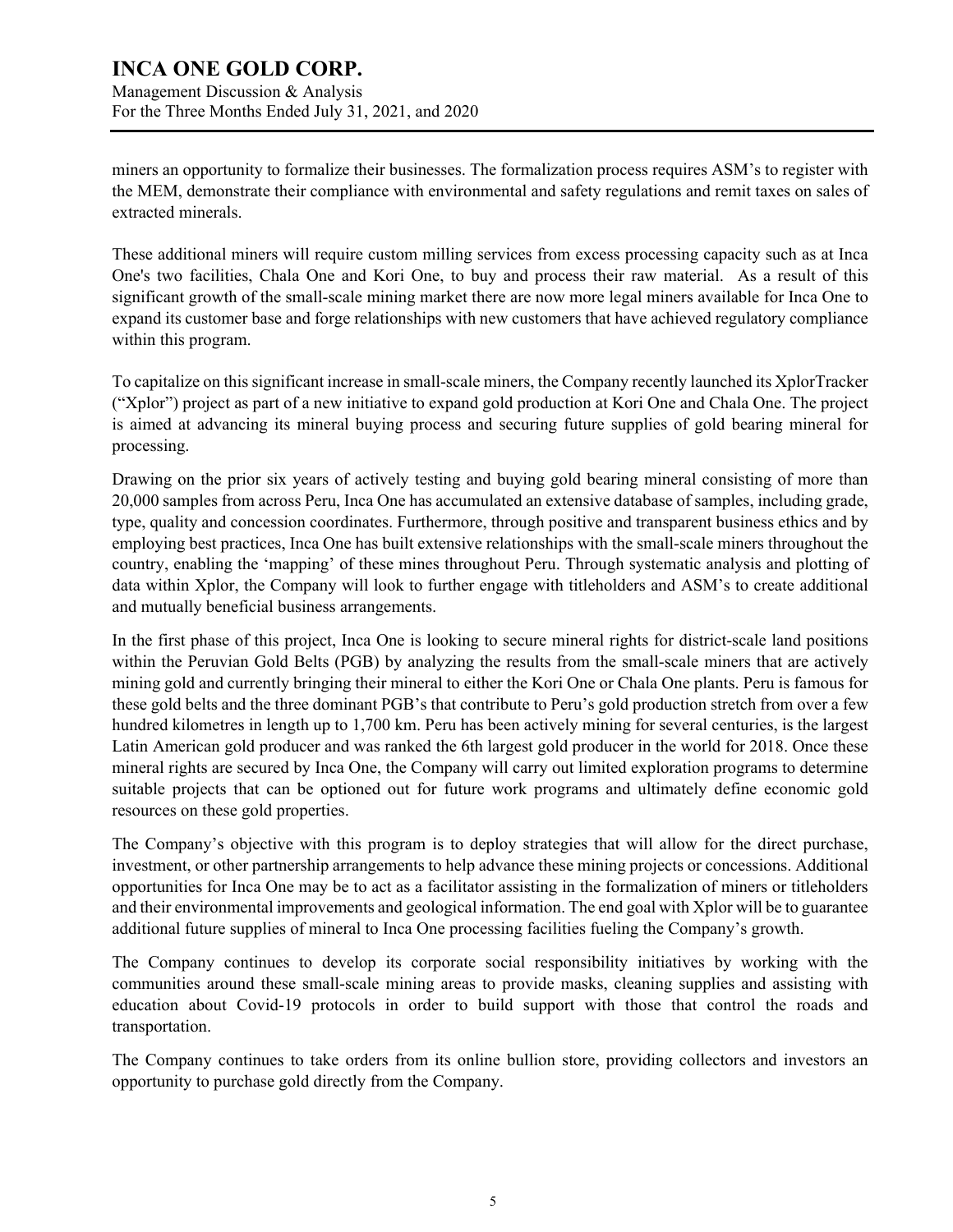Management Discussion & Analysis For the Three Months Ended July 31, 2021, and 2020

Upon the onset of the global pandemic, Inca One recognized the immediate need for precious metal investors to access and purchase gold and silver bullion. As a result, the Company views this as an ideal opportunity to begin selling its gold and silver directly to the retail bullion investor. The Company's bullion store is initially offering 1-ounce gold coins and will add additional products, including silver options in the future.

The Company is one of only a handful of public issuers to offer their own production in the form of gold coins. The bullion will exclusively be made available through Inca One's online bullion store. The Company will distribute its specialized, inaugural coins in a streamlined and user-friendly experience with worldwide shipping and order tracking.

The Company continues to comply with the Peruvian Government's COVID-19 requirements. The Company's health and safety protocols and plans related to COVID-19 have been approved by the Minister of Health and are operating effectively. The Company has implemented standard operating procedures to control the spread of the virus and maintain the health and safety of its employees, suppliers and customers.

Inca One has proven its ability over the years to adapt to evolving regulatory environments, meet COVID-19 related challenges and build a diversified framework for success across multiple strategic channels while expanding into key mining regions. Reduced levels of production due to COVID-19 has allowed management to focus and execute on strategic planning, which has been used to establish relationships with new mining partners, that should translate into increased future revenue and profitability. The Company has confidently developed industry leading compliance, expanding operations with the production of premium gold finished products and has built an exceptional team of proven and experienced professionals focused on dramatically scaling operations in 2021 and beyond.

### **Selected Quarterly and Annual Information**

The following selected financial data with respect to the Company's financial condition and results of operations has been derived from the unaudited condensed interim consolidated financial statements for the three months ended July 31, 2021 and January 31, 2021 and from the audited consolidated financial statements of the Company and for the years ended April 30, 2021, as applicable. The selected financial data should be read in conjunction with those financial statements and the notes thereto.

|                                         | Three Months Ended |             |             |  |
|-----------------------------------------|--------------------|-------------|-------------|--|
|                                         | <b>July 31,</b>    | April 30,   | January 31  |  |
|                                         | 2021               | 2021        | 2021        |  |
|                                         |                    |             |             |  |
| Revenue                                 | 8,399,844          | 9,011,749   | 9,803,625   |  |
| Cost of goods sold                      | (8,562,383)        | (9,246,110) | (9,761,777) |  |
| Gross margin (deficit)                  | (162, 539)         | (234,361)   | 41,848      |  |
| Finance and other income (expense), net | (378, 159)         | (511,903)   | (257, 539)  |  |
| Net loss for the period                 | (1,271,292)        | (1,722,945) | (1,219,841) |  |
| Net loss per share (basic and diluted)  | (0.03)             | (0.05)      | (0.03)      |  |
| Other comprehensive loss                | (1,155,392)        | (1,923,530) | (1,526,168) |  |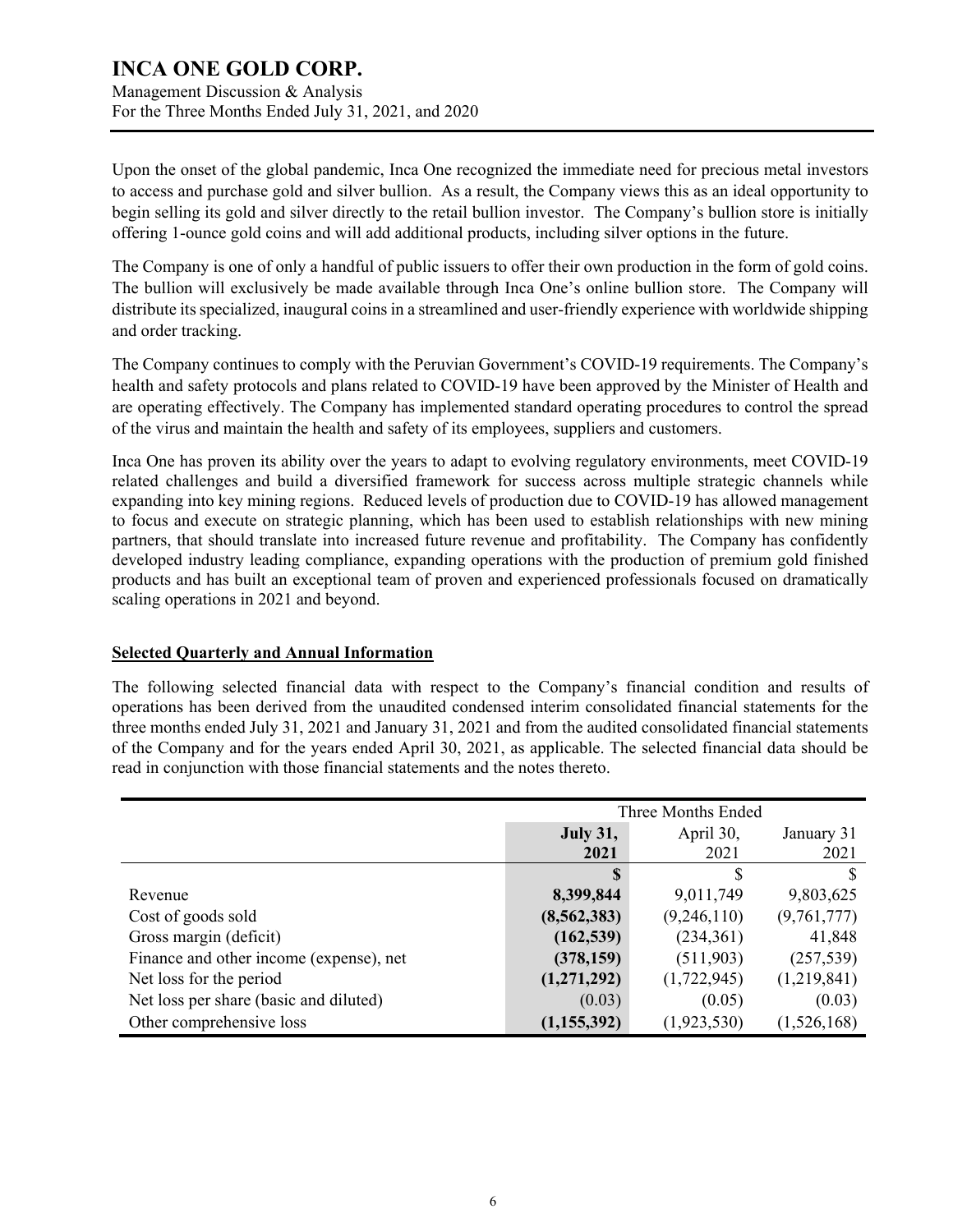Management Discussion & Analysis For the Three Months Ended July 31, 2021, and 2020

|                             | Three Months Ended                          |            |            |  |
|-----------------------------|---------------------------------------------|------------|------------|--|
|                             | April 30,<br><b>July 31,</b><br>January 31, |            |            |  |
|                             | 2021                                        | 2021       | 2021       |  |
|                             |                                             |            |            |  |
| Total assets                | 18,106,725                                  | 19,529,303 | 20,639,037 |  |
| Total current liabilities   | 6,887,547                                   | 7,719,647  | 7,340,727  |  |
| Total long term liabilities | 7,635,393                                   | 7,633,147  | 7,305,950  |  |

The following table sets out selected quarterly financial data from the Company's unaudited quarterly financial statements for the last eight quarters.

| <b>Quarter ended</b> | Working<br>capital<br>(deficiency) | <b>Total assets</b> | Long term<br><b>liabilities</b> | Net income<br>(loss) | <b>Basic gain</b><br>(loss) per<br>share $(1)$ |
|----------------------|------------------------------------|---------------------|---------------------------------|----------------------|------------------------------------------------|
|                      |                                    | S                   | S                               |                      |                                                |
| <b>July 31, 2021</b> | 460,176                            | 18,106,725          | 7,635,393                       | (1,271,292)          | (0.03)                                         |
| April 30, 2021       | 911,830                            | 19,529,303          | 7,633,147                       | (1,722,945)          | (0.05)                                         |
| January 31, 2021     | 2,265,520                          | 20,639,037          | 7,305,950                       | (1,219,841)          | (0.03)                                         |
| October 31, 2020     | 2,736,714                          | 21,248,803          | 6,942,183                       | (972, 020)           | (0.03)                                         |
| July 31, 2020        | 4,487,963                          | 19,272,556          | 7,961,570                       | 666,235              | 0.02                                           |
| April 30, 2020       | (740, 443)                         | 22,508,395          | 5,300,277                       | (632, 912)           | (0.02)                                         |
| January 31, 2020     | (2,108,292)                        | 18,867,357          | 4,467,411                       | (726, 634)           | (0.03)                                         |
| October 31, 2019     | (1,835,724)                        | 20,442,144          | 4,415,066                       | (1,437,625)          | (0.05)                                         |

(1) Basic gain (loss) per share previous to January 31, 2020 have been recalculated on a post consolidated basis.

### **Results of Operations**

### **Three months ended July 31, 2021 compared to three months ended July 31, 2020**

Revenue for Q1 2022 was \$8.40 million (Q1 2021 - \$6.56 million), and cost of goods sold was \$ 8.56 million (Q1 2021 – \$6.4 million) resulting in a gross operating deficit of \$ 0.16 million (Q1 2021 – gross operating margin of \$0.12 million).

During Q1 2022, the Company reported net loss of \$1.27 million, an increase in net loss of \$1.94 million compared to net income of \$0.67 million during Q1 2021. The increase in net loss is a result of a decrease of \$0.28 million of gross operating margin, an increase of \$0.19 million in finance costs and the combined effect of a decrease in corporate administrative expenses of \$0.07 million net of a decrease in restructuring gains of \$1.54 million.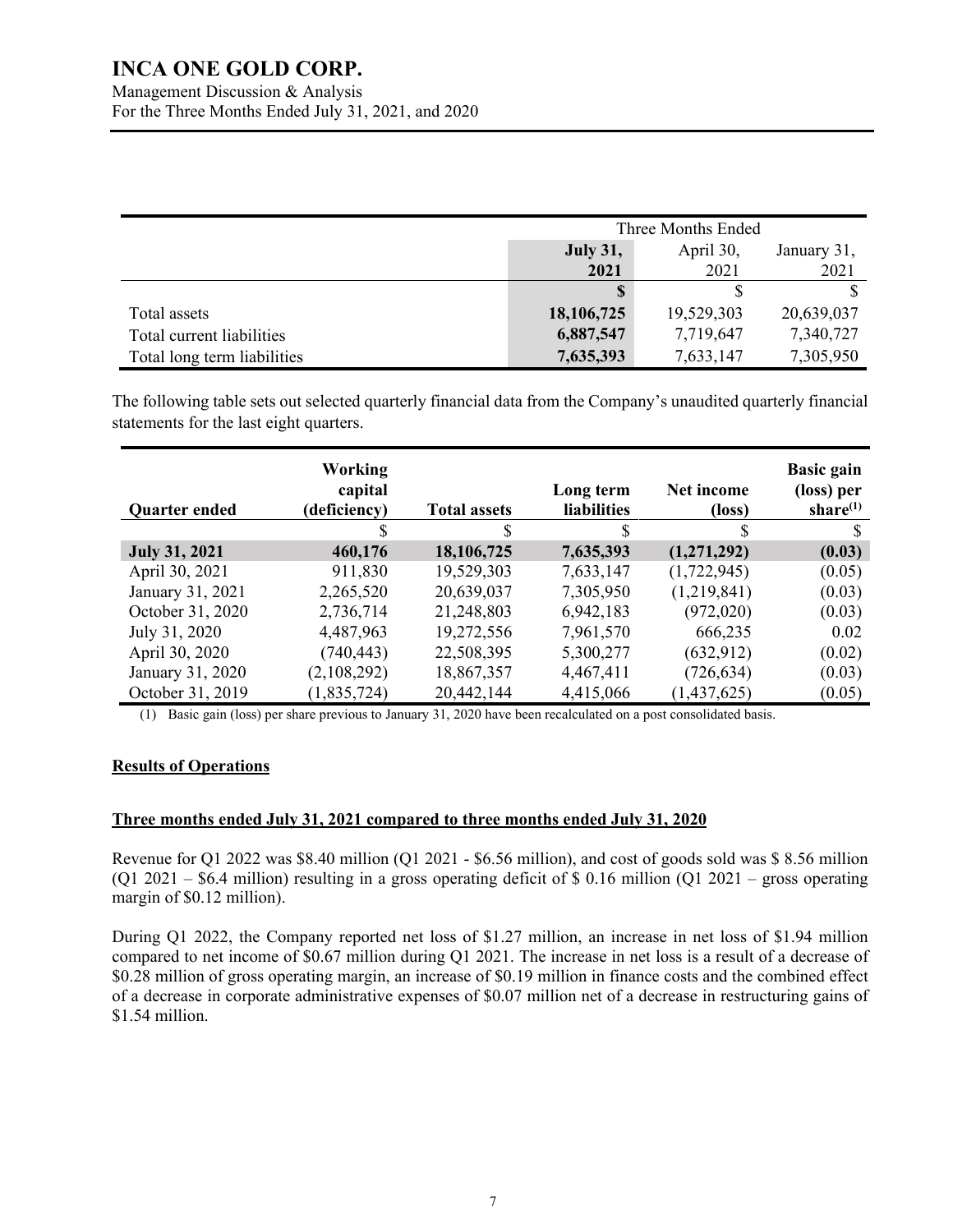Management Discussion & Analysis For the Three Months Ended July 31, 2021, and 2020

### **Liquidity and Capital Resources**

As at July 31, 2021, the Company financed its operations and met its capital requirements primarily through the re-investment of operational cash flows from the Chala One and the Kori One plants.

The Company had cash of \$0.26 million at July 31, 2021, representing a decrease of \$1.7 million compared to cash of \$1.96 million as at April 30, 2021 and working capital of \$0.46 million at July 31, 2021 representing a decrease of \$0.45 million when compared to a working capital of \$0.91 million as at April 30, 2021.

The decrease in the working capital is mainly attributable to:

- the purchase of property plant and equipment of \$0.13 million.
- the net increase in current liabilities of \$0.09 million.
- the cash loss from operations and finance costs of approximately \$0.73 million, and
- the net proceeds of \$0.5 million from its private placement closed on May 26, 2021.

Management intends to continue funding operations, administration, debt and debt service costs and any capital requirements with the proceeds of the sale of gold doré and refined gold from the Company's Chala One and Kori One plants and with the proceeds from the gold Facility. Where required and depending on the strength of the junior resource markets, the Company will continue to be dependent on its capital resources to cover any deficiencies in working capital.

### *Gold loan agreements*

During Q1 2022, the Company paid in full its gold prepayment facility with OCIM for a total of \$2.8 millions.

In August 2021, the Company arranged a \$9 million gold pre-payment Facility from OCIM. Net proceeds of the Facility's first tranche was for approximately \$5.95 million, of which \$4.6 million will be used to purchase gold mill feed and \$1.35 million was used for the repayment of a secured debenture. The term of the Facility is for 18 months and will be paid in gold bullion. Once 50% of the gold bullion is repaid to OCIM, the Company has the option to drawdown, an additional \$3 million, which will be payable in gold bullion over an additional 18 months.

### Share Issuances

• On May 26, 2021, the Company closed its private placement and issued 1,533,645 common shares for proceeds of \$0.5 million.

### **Summary of Outstanding Share Data**

As at the date of this MD&A, the Company had 37,137,228 common shares issued and outstanding, 3,529,546 share-based options (with exercise prices ranging between CAD\$0.19 to CAD\$1.00) and 2,402,388 warrants outstanding (with exercise prices ranging between CAD\$0.18 and CAD\$1.00). The fully diluted shares outstanding at the date of this MD&A is 43,069,152.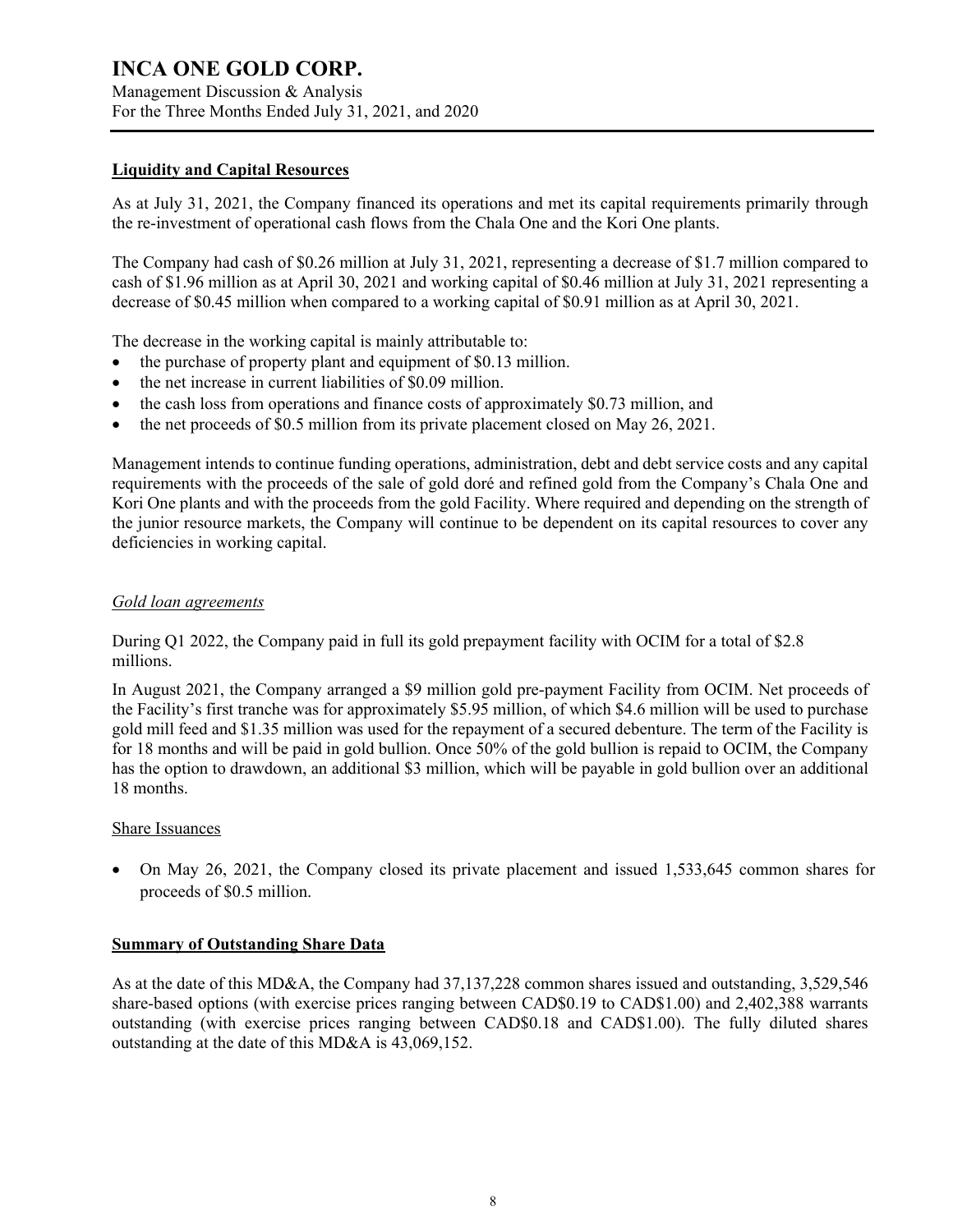Management Discussion & Analysis For the Three Months Ended July 31, 2021, and 2020

### **Transactions with Related Parties**

#### **(a) Related Party Transactions**

The Company's related parties consist of the Company's directors, officers and companies associated with these individuals including the following:

- A company owned by Edward Kelly, the Company's CEO (also a director).
- A company owned by Mark Wright, the Company`s VP Operations & New Projects.

The following expenditures were charged by related parties during the years ended July 31, 2021 and 2020:

|                                          | Three Months Ended<br>July 31, |         |
|------------------------------------------|--------------------------------|---------|
|                                          | 2021<br>2020                   |         |
|                                          | S                              |         |
| Management, salaries and consulting fees | 103,727                        | 93,319  |
| Director fees                            | 7,728                          | 6,953   |
|                                          | 111,455                        | 100,272 |

Management fees were paid to companies controlled by the CEO and VP Operations & New Projects.

### **(b) Compensation of Key Management Personnel**

The Company's key management personnel have authority and responsibility for planning, directing and controlling the activities of the Company and includes the Directors, CEO, CFO, and VP Operations & New Projects. Compensation in respect of services provided by key management consists of consulting and management fees paid to companies controlled by the CEO and VP Operations & New Projects and by the issue of options. The compensation for key management personnel paid as management were for the years ended July 31, 2021 and 2020 as follows:

|                 |         | Three Months Ended<br>July 31, |  |
|-----------------|---------|--------------------------------|--|
|                 | 2021    | 2020                           |  |
|                 | S       |                                |  |
| Management fees | 63,053  | 56,726                         |  |
| Salaries        | 40,674  | 36,593                         |  |
|                 | 103,727 | 93,319                         |  |

### **(c) Related Party Balances**

All related party balances payable, including for business expenses reimbursements, annual bonuses are approved by the board of directors, and for services rendered as at July 31, 2021 are non-interest bearing and payable on demand, and are comprised of \$0.4 million (April 30, 2021 - \$0.4 million) payable to the CEO and a company controlled by the CEO, \$0.4 million (April 30, 2021 - \$0.4 million) payable to the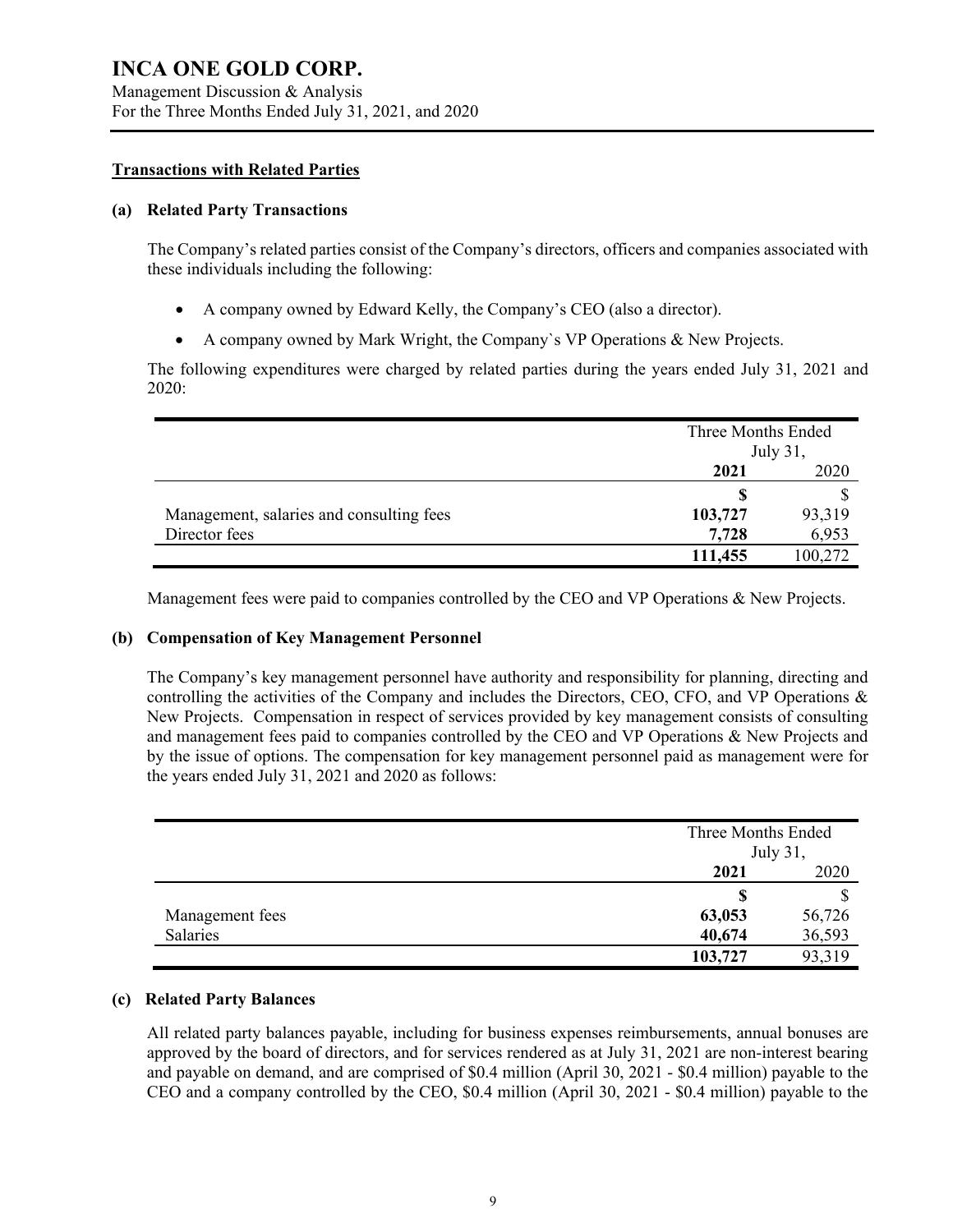Management Discussion & Analysis For the Three Months Ended July 31, 2021, and 2020

CFO and \$nil million payable (April 30,  $2021 - $0.05$  million payable) to the Directors or companies controlled by the Directors.

#### **Commitments and Contingencies**

In addition to the commitments in connection with the Company's financings, the Company has a five-year rent agreement for its corporate office in Vancouver, Canada with a monthly payment of CAD\$3,824 and termination date on July 31, 2023.

As at July 31, 2021, the Company had a commitment to sell approximately 534 ounces of gold doré (April 30, 2021 - 287 ounces of gold doré) to third parties, which was settled subsequent to July 31, 2021 through the delivery of gold. At July 31, 2021 the Company received advances of \$0.8 million (April 30, 2021 – \$0.5) million) in relation to this commitment and have been included as current deferred revenues in the condensed interim consolidated statement of financial position.

A summary of liabilities and future operating commitments at July 31, 2021 are as follows:

|                                                   |              | Within One | One to Five | Greater than |
|---------------------------------------------------|--------------|------------|-------------|--------------|
|                                                   | <b>Total</b> | Year       | Years       | Five Years   |
| <b>Maturity analysis of financial liabilities</b> | S            | S          | S           | S            |
| Accounts payable and accrued liabilities          | 3,832,350    | 3,832,350  |             |              |
| Contractual liabilities payable to Equinox        | 5,766,956    | 204,400    | 5,562,556   |              |
| Loans payable                                     | 2,930,615    | 2,027,797  | 902,818     |              |
|                                                   | 12,529,921   | 6,064,547  | 6,465,374   |              |
| <b>Commitments</b>                                |              |            |             |              |
| Office lease rental                               | 77,208       | 38,604     | 38,604      |              |
| Gold sale deferred revenue                        | 823,000      | 823,000    |             |              |
| Asset retirement and reclamation obligations      | 1,170,019    |            |             | 1,170,019    |
|                                                   | 2,070,227    | 861,604    | 38,604      | 1,170,019    |
|                                                   | 14,600,148   | 6,926,151  | 6,503,978   | 1,170,019    |

### Contingent Debenture

In September 2016, the Company completed a comprehensive capital restructuring by issuing a \$0.78 million contingent debenture certificate (the "Contingent Debenture"), which only becomes payable on the date that the Company achieves two production milestonesincluding (i) achieving 300 tonnes per day mineral processing capacity in Peru, and (ii) achieving three months of 200 tonnes per day average daily production. Upon reinstatement, the Contingent Debenture will have a 12% annual interest rate paid quarterly in arrears, twelvemonth term to maturity, certain early redemption features, and a general security agreement will be issued. If the performance milestones are not achieved before August 31, 2026, the Contingent Debenture will be cancelled.

As at July 31, 2021 the value of the contingent debenture was \$nil. However, the first milestone of 300 tonnes per day mineral processing capacity in Peru was achieved as result of the acquisition of Anthem.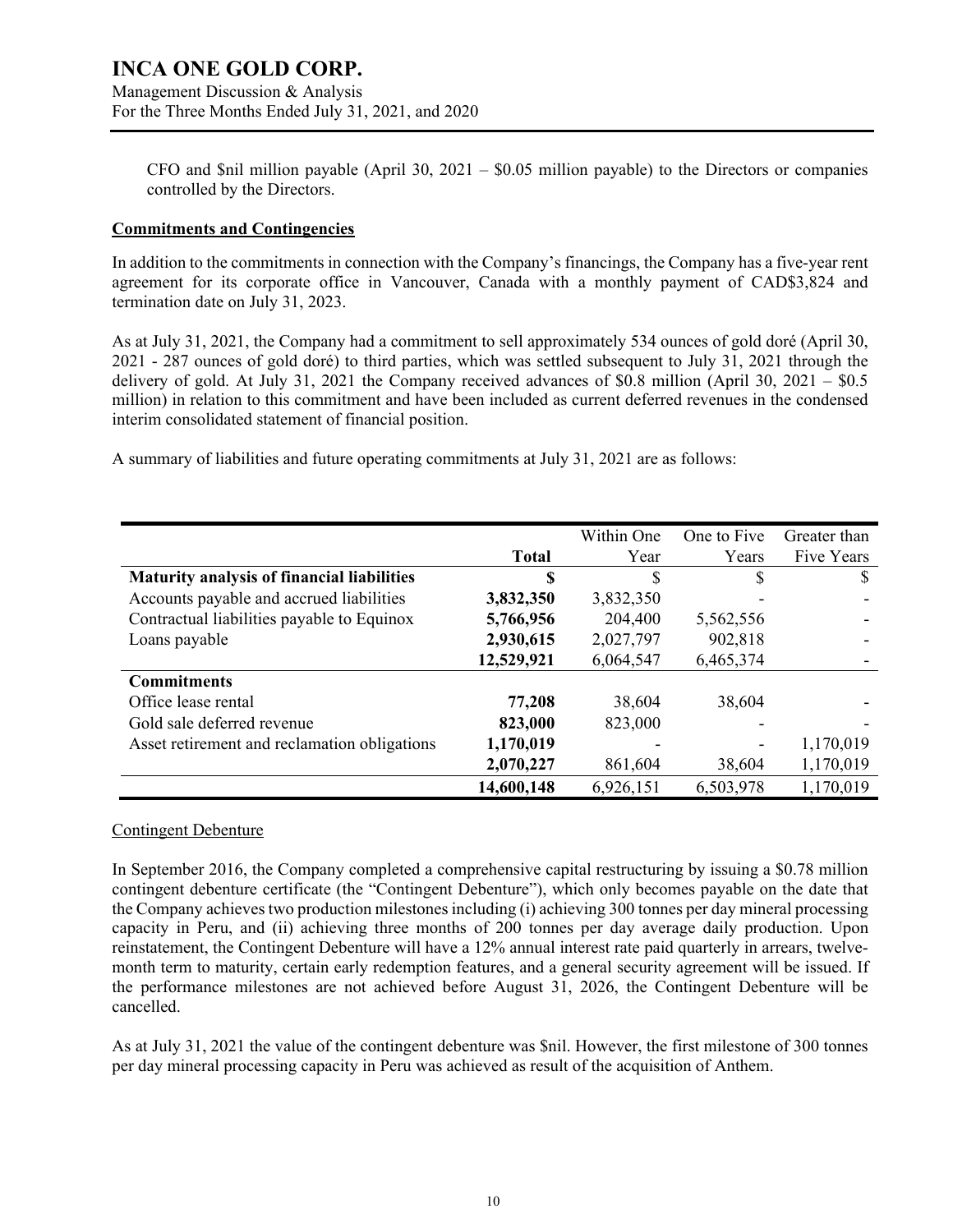Management Discussion & Analysis For the Three Months Ended July 31, 2021, and 2020

#### **Fair Value of Financial Instruments**

As at July 31, 2021, the Company's financial instruments consist of cash, receivables, long term receivables, accounts payable and accrued liabilities, contractual liabilities payable to Equinox and loans payable.

IFRS requires disclosures about the inputs to fair value measurements for financial assets and liabilities recorded at fair value, including their classification within a hierarchy that prioritizes the inputs to fair value measurement

As at July 31, 2021 and 2020, the Company believes that the carrying values of the financial instruments noted above approximate their fair values because of their nature and relatively short maturity dates or durations or their interest rates approximate market interest rates.

### **Financial Instruments Risk**

The Company's financial instruments are exposed in varying degrees to a variety of financial risks. The Board approves and monitors the risk management processes:

### *(i) Credit risk*

Credit risk exposure primarily arises with respect to the Company's cash and receivables. The risk exposure is limited because the Company places its instruments in banks of high credit worthiness within Canada and continuously monitors the collection of other receivables.

#### *(ii) Liquidity risk*

Liquidity risk is the risk that the Company cannot meet its financial obligations as they become due. The Company's approach to managing liquidity is to ensure as far as possible, that it will have sufficient liquidity to settle obligations and liabilities when they become due. As at July 31, 2021, the Company had cash of \$0.26 million (April 30, 2021 – cash and restricted cash of \$2.1 million) and current working capital of \$0.46 million (April 30, 2021 – working capital of \$0.9 million) with total liabilities of \$14.5 million (April 30, 2021 - \$15.4 million).

A summary of the Company's future operating commitments is presented above under the Commitments and Contingencies section.

### *(iii) Market risk*

a. Interest rate risk

Interest rate risk is the risk that the fair value or future cash flows of a financial instrument will fluctuate because of changes in market interest rates.

The Company invests cash in guaranteed investment certificates at fixed or floating interest rates in order to maintain liquidity while achieving a satisfactory return for shareholders. A change of 100 basis points in the interest rates would not be material to the financial statements. At July 31, 2021, the Company had no variable rate debt.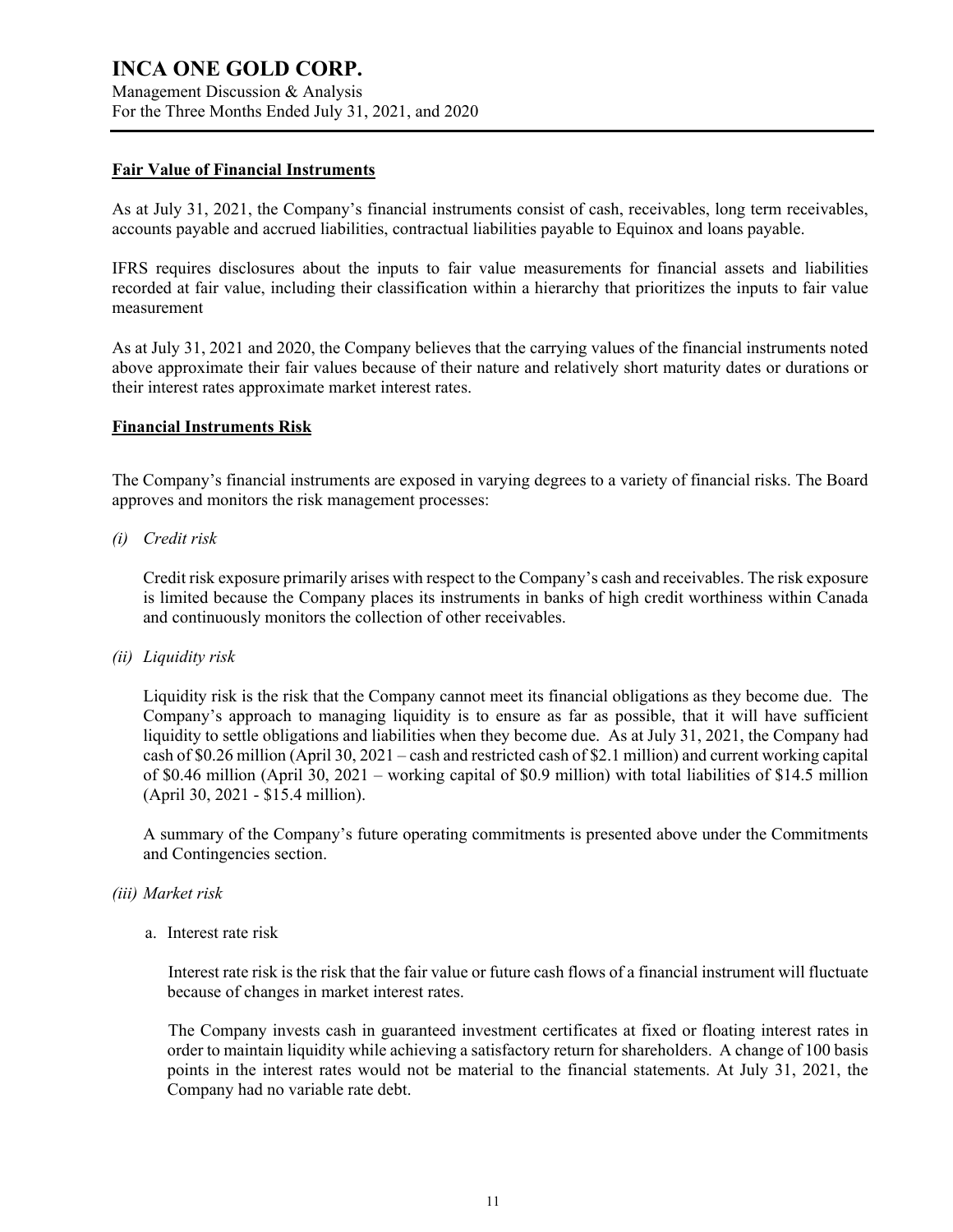### b. Foreign currency risk

Foreign exchange risk is the risk that the fair value of future cash flows of a financial instrument will fluctuate because of the changes in the foreign exchange rates. The Company is exposed to the financial risk related to the fluctuation of foreign exchange rates associated with the fluctuations in its Canadian dollar and the Peruvian New Sol ("Sol") bank accounts as well as the translation of foreign-held assets and liabilities at current exchange rates.

The Company's net exposure to the Canadian dollar and Sol on financial instruments, in US dollar equivalents, is as follows:

|                                            | <b>July 31,</b><br>2021 | April 30,<br>2021 |
|--------------------------------------------|-------------------------|-------------------|
|                                            | S                       | <b>S</b>          |
| $CAD$ dollar:                              |                         |                   |
| Cash                                       | 20,162                  | 7,530             |
| Receivables                                | 23,613                  | 24,253            |
| Accounts payable and accrued liabilities   | (370, 142)              | (541,006)         |
| Secured debentures                         | (1, 282, 523)           | (1,295,350)       |
| Contractual liabilities payable to Equinox | (4,983,149)             | (4,940,504)       |
| Net assets (liabilities)                   | (6,592,039)             | (6,745,077)       |
|                                            |                         |                   |
| Sol:                                       |                         |                   |
| Cash                                       | 141,647                 | 77,425            |
| Receivables                                | 1,752,141               | 1,051,824         |
| Accounts payable and accrued liabilities   | (885, 751)              | (221, 412)        |
| Net assets (liabilities)                   | 1,008,037               | 907,837           |

Assuming all other variables constant, an increase or a decrease of 10% of the Canadian dollar against the US dollar, as of July 31, 2021 would have changed the Company's net loss by approximately \$0.7 million. Assuming all other variables constant, an increase or a decrease of 10% of the Peruvian Sol against the US dollar, as of July 31, 2021 would have changed the Company's net loss by approximately \$0.1 million.

The Company had no hedging agreements in place with respect to foreign exchange rates.

c. Commodity price risk

Commodity price risk is the risk of financial loss resulting from movements in the price of the Company's commodity inputs and outputs. The Company's price risk relates primarily to: the spot price of gold for its derivative financial asset and its gold loan balances and future gold price expectations as it relates to gold-bearing mineral purchases and sales revenues. The Company continuously monitors precious metal trading prices as they are included in projections prepared to determine its future strategy.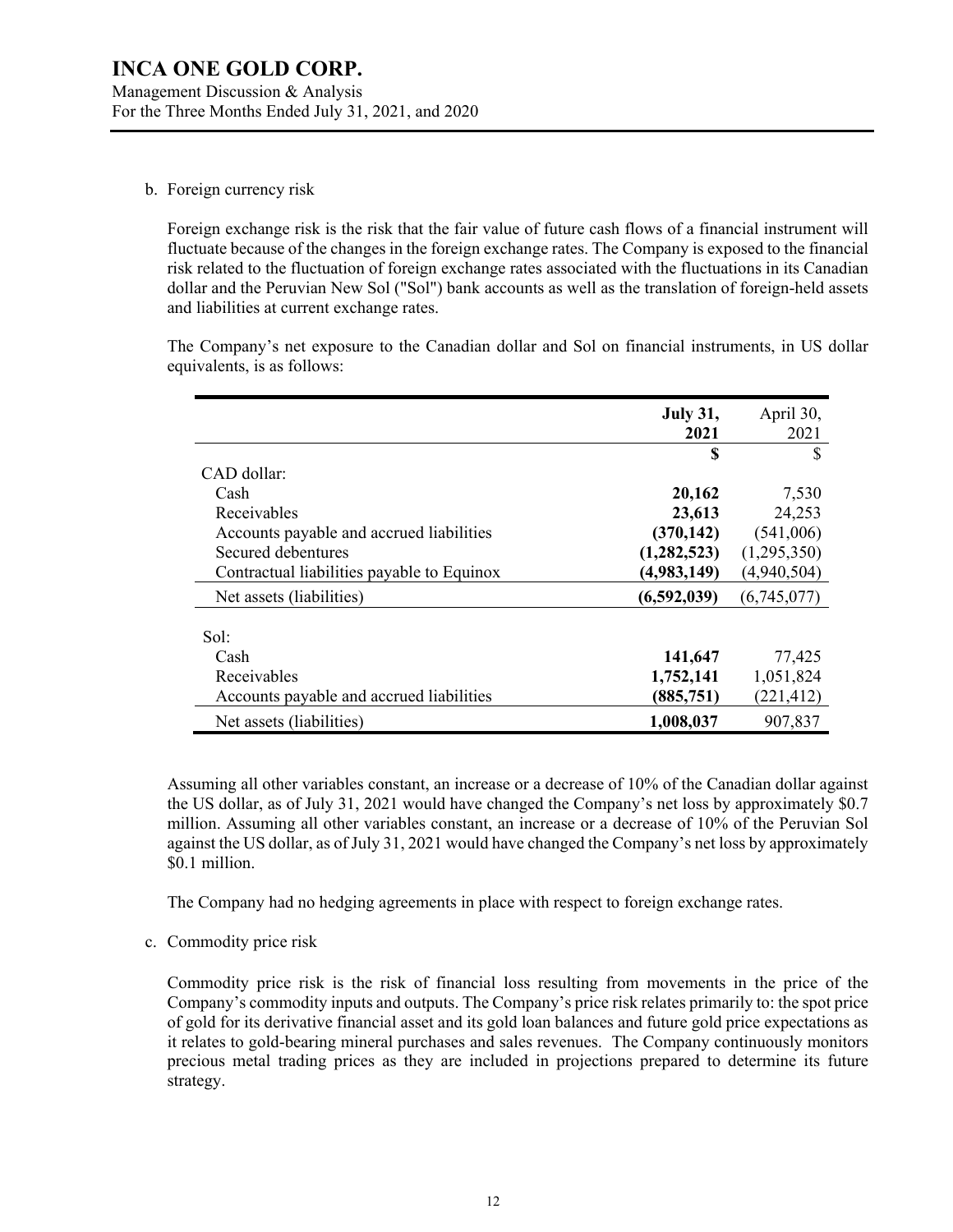Management Discussion & Analysis For the Three Months Ended July 31, 2021, and 2020

#### **Off-Balance Sheet Arrangements**

The Company has not entered into any off-balance sheet arrangements.

#### **Critical Accounting Policies, Estimates and Recent Accounting Pronouncements**

The preparation of the Company's consolidated financial statements in accordance with IAS 1, *Presentation of Financial Statements*, requires management to make certain critical accounting estimates and to exercise judgment that affect the accounting policies and the reported amounts of assets, liabilities and disclosure of contingent assets and liabilities at the date of the consolidated financial statements and reported amounts of revenues and expenses during the reporting period. Estimates and assumptions are continually evaluated based on historical experience and other factors, including expectations of future events that are believed to be reasonable under the circumstances. In the future, actual experience may differ from these estimates and assumptions. Revisions to accounting estimates are recognized in the period in which the estimates are revised and in any future periods affected. Uncertainty about these assumptions and estimates could result in outcomes that require a material adjustment to the carrying amounts of assets or liabilities in future periods.

Significant accounting judgments that management has made in the process of applying accounting policies which it considers have had the most significant effect on the amounts recognized in the consolidated financial statements include, but are not limited to going concern, assessment of debt holders and their capacity to act as debt-holders, assessment of extinguishment versus modification of debt, classification and measurement of its gold loan, and assessment on its contingent debenture.

Management considers the areas currently requiring a significant degree of estimation and assumption and which have a significant risk of resulting in a material adjustment to the carrying amount of assets and liabilities within the next financial year, to include, but not be limited to, the value attributed to share-based compensation and share-purchase warrants, fair value measurement, deferred revenue, depreciation, inventory, asset retirement and reclamation obligation, deferred taxes and contingencies that could arise form time to time.

These accounting policies and estimates are further discussed in the Company's annual audited consolidated financial statements on April 30, 2021.

### *Changes in Accounting Standards*

For the Company's changes in the accounting standards see the Company's unaudited condensed interim consolidated financial statements for the three months ended July 31, 2021 and 2020.

#### **Risks and Uncertainties**

Mineral processing and production involve a number of business risks, some of which are beyond the Company's control. These can be categorized as operational, financial and regulatory risks.

#### *Operational Risks:*

The Company continuously monitors and responds to changes in operational risks, such as those noted below, and seeks to adhere to all regulations governing its operations.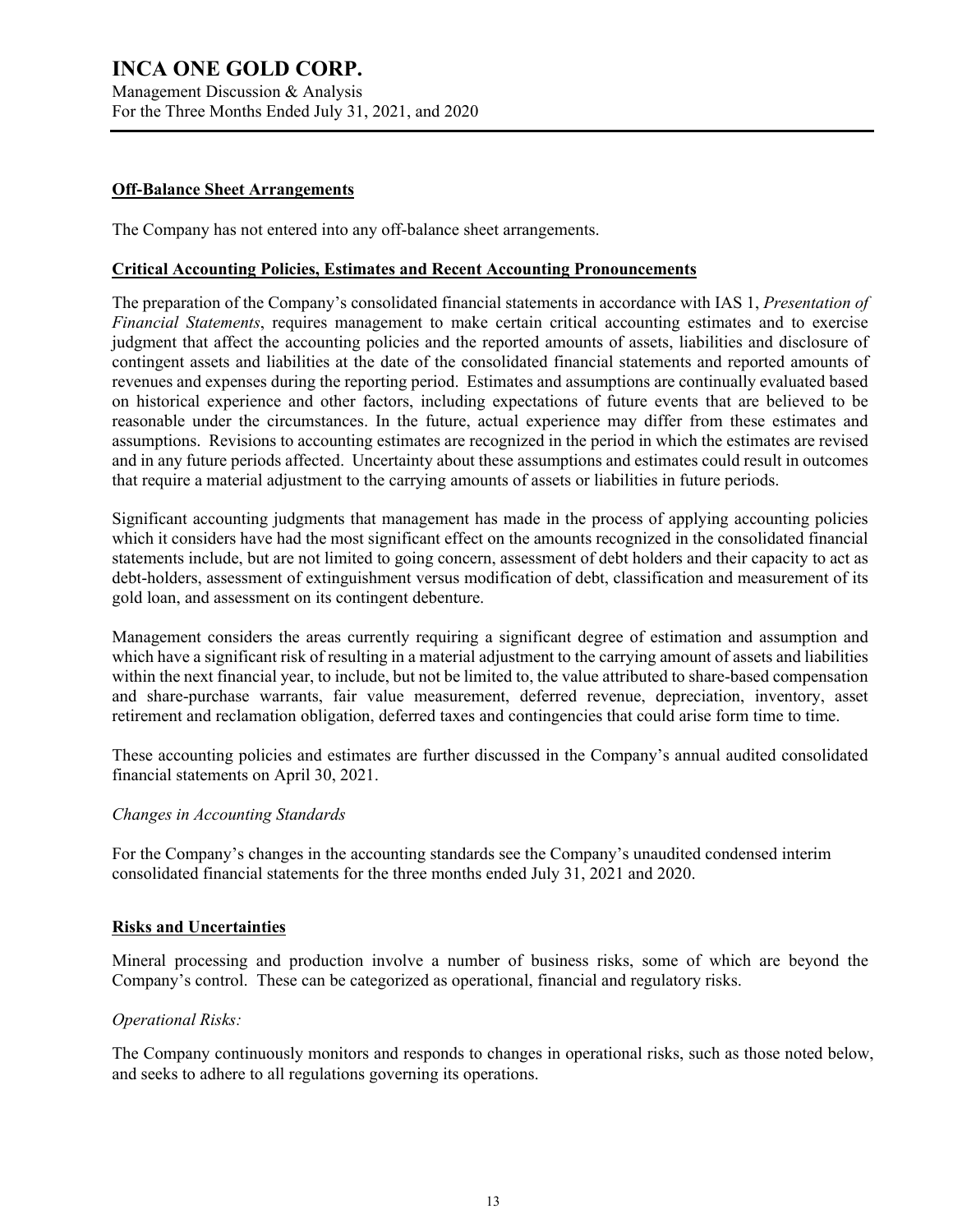Management Discussion & Analysis For the Three Months Ended July 31, 2021, and 2020

Mineral Supply: The Company may not be able to source sufficient mill feed to operate both the Chala One and Kori One plants economically. In particular, the Company currently sources material exclusively from thirdparty sources and faces a competitive marketplace for purchase of supply from Peruvian government-approved mineral sources. Consequently, the Company does not have control over the mineral grade, metallurgical recovery, nor quantities received, noting that the Company mitigates this risk by working with minimum cut-off purchase grades, providing fair terms to their customers, and sourcing material from established suppliers to ensure best efficiency and profitability of its plant operation.

Production Schedules: In relation to the mineral supply risks, no assurances can be provided that production schedules at the Chala One plant nor the Kori One plant, and the related operating margins and cash flows, are achieved, noting that failure to meet these schedules can have an adverse impact on the Company's profitability, results of operations, cash flows, and overall financial conditions.

Qualified Staff: Due to the competitive marketplace, the Company may have difficulty in hiring and retaining skilled employees and contractors to source sufficient mineral feed, operate the Chala One plant and the Kori One plant effectively (noting the diversity of mill feed received), and effectively administer the Peruvian permitting, compliance, exportation, and regulatory functions.

Regulations, Permits, and Hazards: The Company must also manage changing governmental laws and regulations, and the Company cannot guarantee title to its properties and permits. The Company must also contend with environmental hazards (including discharge of pollutants or hazardous chemicals), as well as industrial accidents and occupational and health hazards, mechanical failures, the unavailability of materials and equipment, and or lack of accessibility to required expertise.

Acquisitions: There is no assurance that the Company will acquire mineral properties and processing plants and any acquisitions may expose the Company to new risks, and the mining industry is intensely competitive for the acquisition of new properties and plants.

Covid 19: The Company may suffer some impact in its operations as result of the measures that the Peruvian government can enact in other to mitigate the spread of the pandemic. Mineral supply as well as chemical reactives used in the productions of doré bars could be significantly affected.

### *Financial risks:*

Financial risks include commodity prices, interest rates and fluctuating foreign exchange rates, all of which are beyond the Company's control. Additional financial risks are the Company's ability to raise capital to continue funding its operations.

### *Regulatory risks:*

Regulatory risks include the possible delays in getting regulatory approval to, and permits for, the transactions that the Board of Directors believe to be in the best interest of the Company, and include increased fees for filings, the introduction of ever more complex reporting requirements the cost of which the Company must meet in order to maintain its exchange listing.